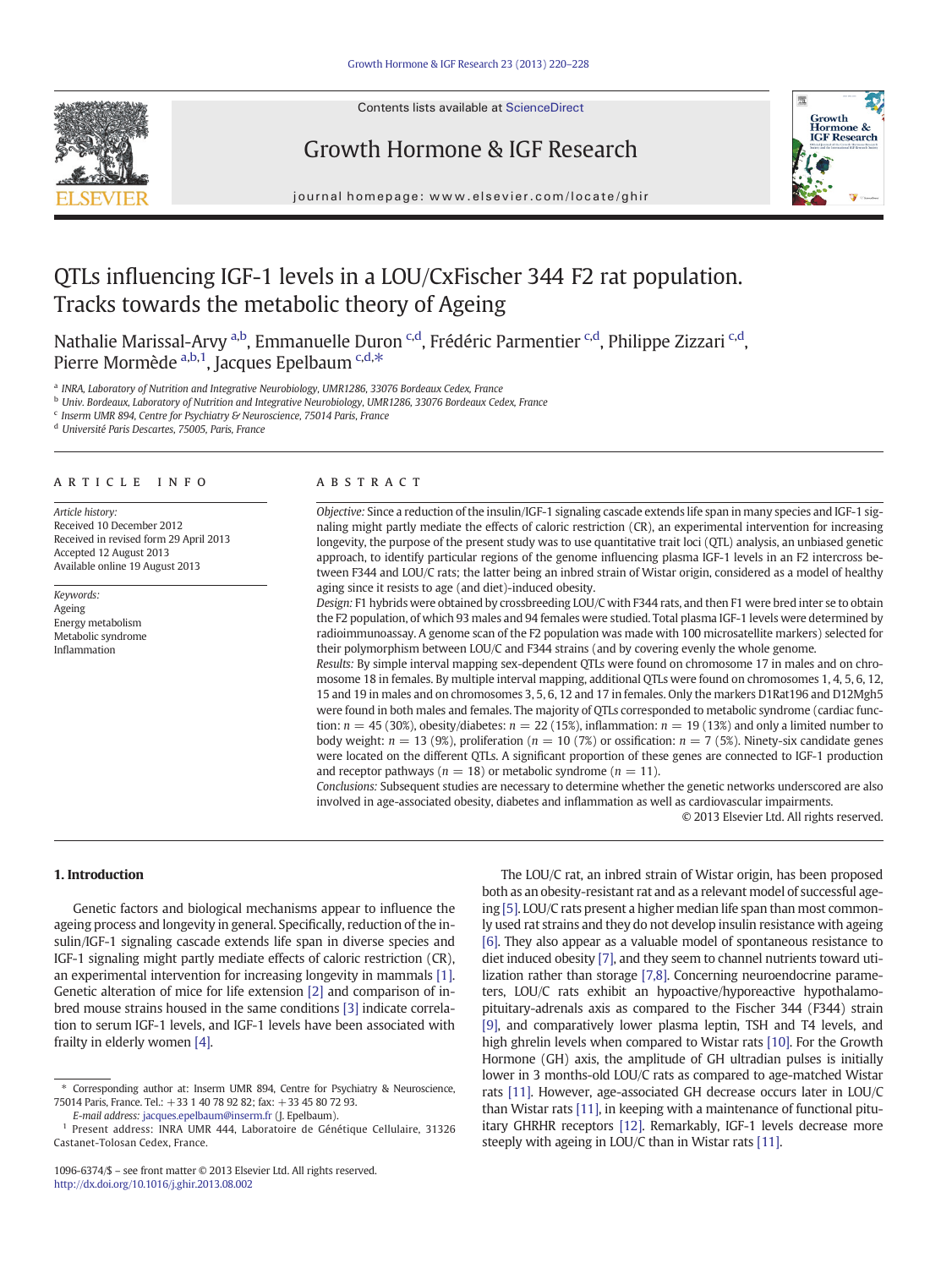<span id="page-1-0"></span>Quantitative trait loci (QTL) analysis is an unbiased genetic approach to identify particular regions of the genome associated with the trait of interest. It has been applied several times to identify 25 QTL for IGF-1 levels in mice (see for review Leduc et al. 2010). In the present study, we followed an equivalent strategy with multiple interval mapping analysis to reveal QTL influencing plasma IGF-1 in an F2 intercross between F344 and LOU/C rats. Some of the candidate genes found in the QTL could be connected in genetic networks, providing a global vision of the biological systems involved in the determination of this trait.

#### 2. Materials and methods

## 2.1. Animals

All animal experiments were conducted according to the INRA Quality Reference System, and to relevant French (Directive 87/148, Ministère de l'Agriculture et de la Pêche) and international (Directive 86/609, November 24th 1986, European Community) legislation. They adhered to protocols approved by Région Aquitaine Veterinary Services (Direction Départementale de la Protection des Animaux, approval ID: A33-063- 920). Our local ethics committee specifically approved this study. Every effort was made to minimize suffering and the number of animal used. All rats were born and raised in the laboratory from LOU/C (Harlan, Gannat, France) and F344 breeders (IFFA Credo (L'Arbresle, France). F1 hybrids were obtained by crossbreeding LOU/C with F344 rats, and then F1 were bred inter se to obtain the F2 population, of which 93 males and 94 females were studied (animals who died during the experimental period were removed from the paradigm). Rats were housed in standard individual cages, in a temperature-controlled room (23  $\pm$  1 °C) with a 12:12 h light:dark cycle (lights on at 0700 h). In standard conditions, they were fed with SAFE-A03 chow (Scientific Animal Food & Engineering, Villemoisson-sur-Orge, France) until weaning at 28 days of age, and subsequently with standard SAFE-A04 (2.9 kcal/g ME). Water was available ad libitum. At the age of 18-weeks, parental and F2 rats were euthanized by decapitation in the morning (0900–1100 AM) after an overnight fast. Blood samples were collected in chilled tubes coated with a 10% EDTA solution, and centrifuged at 4000 g for 15 min at 4 °C. Plasma aliquots were stored at –80 °C for subsequent measurements.

#### 2.2. IGF-1 determination

Total plasma IGF-1 levels were determined by radioimmunoassay (Rat IGF-1 DSL 2900; Diagnostic System Laboratories, Webster, Tex., USA). The sensitivity was 160 ng/ml and the intra- and interassay coefficients of variation were  $<$  10%.

### 2.3. Genome scan

To localize the QTL implicated in IGF-1 plasma concentration, a genome scan of the F2 population was made with 100 microsatellite markers (Eurogentec, Angers, France) selected for their polymorphism between LOU/C and F344 strains [\(www.rgd.mcw.edu](http://www.rgd.mcw.edu)) and by covering evenly the whole genome (approximately every 20 cM). PCR were performed in a 20-μl volume by combining 50 ng of genomic DNA with 5 pmol of each primer, 200 μm dNTP, and 0.4 unit of TaqDNA polymerase (Promega) in  $1 \times$  PCR buffer. The alleles were visualized on ethidium bromide-stained 3% agarose gel.

#### Table 1

Plasma concentration of IGF-1 (ng/ml) in the parental strains, LOU/C and F344. Strain effect: \*\*\*  $p < 0.001$ , \*  $p < 0.05$ . Sex effect:  $\degree{\circ}$   $p < 0.001$ .

| Strain | Males          | Females         |
|--------|----------------|-----------------|
| LOU/C  | $869 + 93$ °°° | $675 + 31*$     |
| F344   | $1381 + 95$    | $775 + 125$ *** |

#### Table 2

QTL influencing IGF-1 levels in a LOU/CxFischer 344 F2 revealed by MIM in males. All QTLs were strongly significant ( $p < 0.001$ ).

| Chromosome | Closest marker | Confidence interval (Mb) | LOD | PEV (%) |
|------------|----------------|--------------------------|-----|---------|
|            | D1Rat196       | $3.25 - 89.90$           | 7.4 | 14.5    |
| 4          | D4Rat142       | $4.83 - 17.77$           | 7.3 | 17.7    |
|            | D4Rat151       | $33.80 - 60.87$          |     |         |
| 5          | D5Mgh22        | $160.00 - end$           | 6.6 | 11.3    |
| 6          | D6Rat33        | $41.99 - 88.13$          | 4.3 | 9.1     |
| 12         | D12Mit12       | $20.93 - 42.54$          | 5.0 | 9.1     |
|            | D12Mgh5        | $40.58 - 51.88$          |     |         |
| 15         | D15Rat110      | 13.79 - 71.32            | 3.0 | 4.5     |
| 17         | D17Mgh5        | $80.73 - 92.90$          | 9.0 | 15.4    |
| 19         | D19Rat15       | $14.05 - 35.61$          | 5.7 | 9.7     |

#### 2.4. QTL analysis

For each marker, the data were submitted to a two-way ANOVA with sex and allele as two between subject factors with the SAS© software. The threshold of significativity was submitted to a Bonferroni correction for all the comparisons. Linkage analysis was made separately on males and females since ANOVA showed many significant sex  $\times$  allele interactions ( $p < 0.05$ ). Linkage analysis was performed in simple interval mapping and then in Multiple Interval Mapping (MIM) with the MultiQTL© Software ([http://www.multiqtl.com\)](http://www.multiqtl.com). The possible involvement of each genomic region was first tested by the probability of one QTL vs. no QTL (hypotheses H1 vs. H0), then by two QTLs vs. no QTL (H2 vs. H0), and then two QTLs vs. one QTL (H2 vs. H1). Then, the MIM model was run according to these results. The 95% confidence interval for each QTL was calculated by bootstrap analysis. Candidate genes localized in the QTL regions were searched on the [www.ensembl.org](http://www.ensembl.org) web site. They were treated with the Ingenuity© software in order to emerge the potential genetic networks involved in the determination of IGF-1 plasma concentration.

#### 3. Results

#### 3.1. Plasma IGF-1 in parental inbred strains (Table 1)

Strain and sex effects ( $P < 0.001$ ), and the sex  $\times$  strain interaction  $(P < 0.01)$  were significant. Higher plasma levels of IGF-1 were found in F344 than in LOU/C rats ( $P < 0.001$ ). IGF-1 levels were higher in males, and the sex difference was less prominent in LOU/C rats.

#### 3.2. QTL analysis

Sex-dependent QTLs were found by simple interval mapping on chromosome 17 (closest marker D17Rat118,  $LOD = 2.76$ , percentage of explained variance  $PEV = 13.8%$  at the peak) in males and on chromosome 18 (D18Rat111,  $LOD = 4.97$ ,  $PEV = 28.5$ ) in females. Both QTL were confirmed by MIM. Tables 2 and 3 present the results of the MIM analysis, i.e. confidence intervals (95%), LOD and PEV of the nu-

Table 3

QTL influencing IGF-1 levels in a LOU/CxFischer 344 F2 revealed by MIM in females. All QTLs were strongly significant ( $p < 0.001$ ).

| Chromosome | Closest marker | Confidence interval (Mb) | LOD  | PEV (%) |
|------------|----------------|--------------------------|------|---------|
| 1          | D1Rat196       | $24.25 - 61.06$          | 4.7  | 7.7     |
| 3          | D3Rat66        | $61.00 - 67.96$          | 7.3  | 21.8    |
|            | D3Rat59        | $104.65 - 105.45$        |      |         |
| 5          | D5Mgh5         | $38.17 - 47.00$          | 9.0  | 14.2    |
|            | D5Mgh20        | 76.51 - 100.19           |      |         |
| 6          | D6Rat105       | $51.27 - 54.89$          | 9.4  | 10.4    |
| 12         | D12Mgh5        | $57.00 - 60.45$          | 3.5  | 2.6     |
| 17         | D17Rat118      | $43.27 - 46.10$          | 8.7  | 11.7    |
| 18         | D18Rat111      | $0.00 - 3.61$            | 11.4 | 29.5    |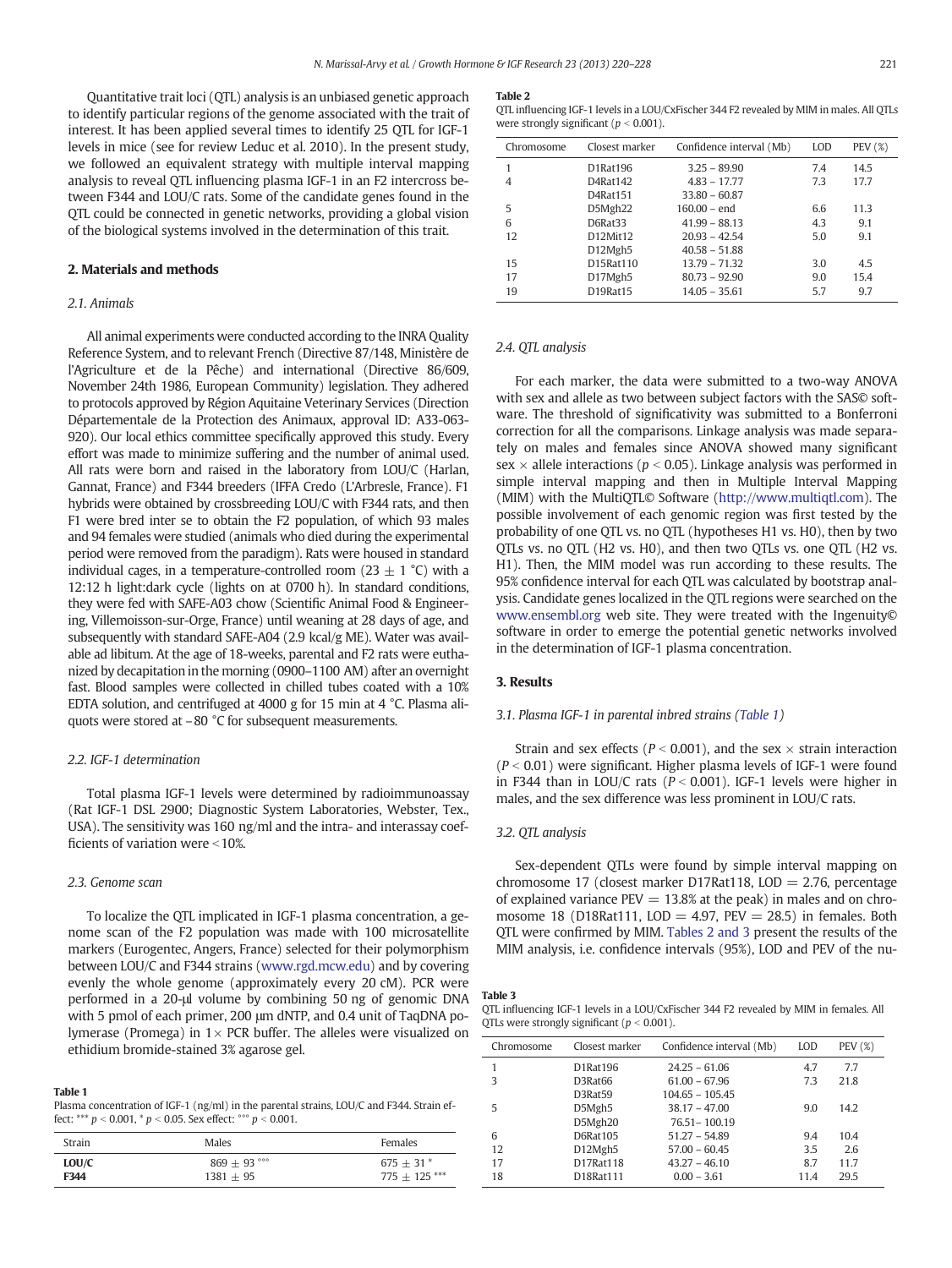merous QTL determining plasma IGF-1 in males [\(Table 2](#page-1-0)) and females [\(Table 3\)](#page-1-0). As expected, the LOD scores obtained with the MIM analysis did not necessarily follow the F values given by the ANOVA (Fig. 1), according to the number of iterations occurring during the multivariate scan analysis [\[13\].](#page-7-0) Some QTLs overlapped between males and females and [Fig. 2](#page-3-0) shows IGF-1 data at the peak of the QTL in both sexes (closest marker). Contrary to the other chromosomes, the linkage on chromosome 1 was transgressive.

List of ID of the microsatellite markers used in genotyping (from Rat Genome Database, [http://rgd.mcw.edu\)](http://rgd.mcw.edu) is provided on supplementary table 1 and QTLs found in males ( $n = 89$ ), females  $(n = 38)$  and both sexes  $(n = 21)$  are listed on supplementary table 2. The majority of QTLs corresponded to metabolic syndrome (cardiac function:  $n = 45$  (30%), obesity/diabetes:  $n = 22$  (15%), inflammation:  $n = 19$  (13%) and only a limited number to body weight:  $n = 13$  (9%), proliferation ( $n = 10$  (7%) or ossification:  $n = 7(5\%)$ .

QTLs previously showed to influence cardiac function corresponded to 37% of total in males, 21% in females and 19% in both sexes [\(Fig. 3\)](#page-4-0). Kidney function came first in sex independent QTLs (29%) and represented 18% in males as compared to 13% in females. Obesity/diabetes/inflammation were prominent in female QTLs (32%) and important in males (27%) and common to both sex QTls (19%). Body weight QTLs were similarly represented in females (16%) and sex independent QTLs (14%) but less present in males (3%). Ossification QTLs appeared in sex independent QTLs (14%) but were less important in males (5%) and absent in females. Opposite proportion was observed for oestrogen-dependent QTLs (13% in female, 5% in sex independent and none in male QTLs). Finally ossification and proliferation QTLs were also represented but at lower proportion  $\approx$  10% but for ossification in sex-independent QTLs (14%).

#### 4. Pathway analysis and discussion

Some interesting gene networks emerged from the analysis with Ingenuity© software. They are illustrated in [Figs. 4 and 5](#page-5-0) for male and female respectively. We searched for candidate genes in the QTLs and present the most relevant ones, based on a crossed selection between various criteria: on their detection with both simple and multiple interval mapping, the LOD score level, their location in an overlapping QTL, their proximity to the QTL peak, and their role in IGF-1 related phenotypes. Strong biological systems emerge from pathways involving candidate genes from QTLs. Nevertheless this representation remains



Fig. 1. ANOVA F values (in grey) and LODs of the MIM QTL analysis (in black) according to the genetic markers. Numbers under the X axis represent the chromosomes.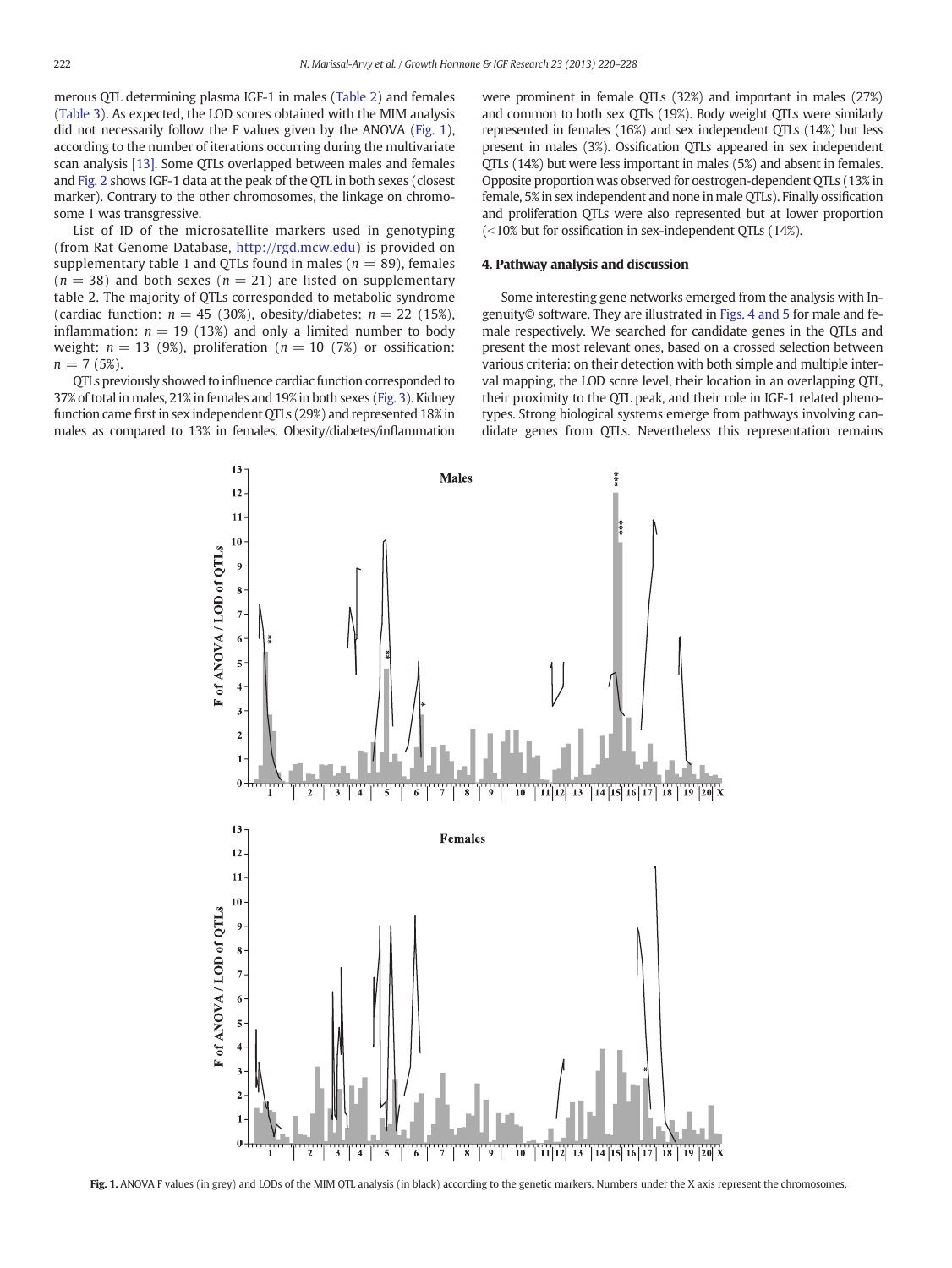1100

<span id="page-3-0"></span>



**CHROMOSOME 5** 

Fig. 2. Plasma IGF-1 of the F2 rats grouped according their genotype (homozygous LOU/C/LOU/C, heterozygous LOU/C/F344, homozygous F344/F344) at the level of the closest marker inside the QTL overlapping between males and females of the F2 LOU/CxF344 population.

hypothetical and virtual, and real involvement of candidate genes would require functional investigations. Additionally, a gene of unknown function, not listed as candidate, may be the causative gene of the QTL.

Given that a single IGF1 haplotype substantially contributes to size variation in the domestic dog (Sutter et al., 2007) and that for mouse IGF1 levels the most significant locus (with a LOD score of 31.8) is a QTL on Chr 10, which contains the Igf1 gene (Leduc et al., 2010), it is rather unexpected that the Igf1 gene is not detected in a QTL in the Rat species. However several candidate genes in the genetic networks are linked to IGF-1 production, circulating levels or IGF-1 receptor pathways.

## 4.1. IGF-1 production and levels

Cebpa, CCAAT/enhancer binding protein alpha (C/EBPalpha), plays an important role in the liver-specific expression of the hIGF-I gene [\[14\].](#page-7-0) In livers of old mice, it represses the GSK3beta promoter and this can be antagonized by GH treatment [\[15\]](#page-7-0).

Cftr cystic fibrosis transmembrane conductance regulator homolog (human). Serum IGF-1 level is lower in a CFTR mouse mutant reproducing growth retardation [\[16\]](#page-7-0) as observed in cystic fibrosis [\[17\]](#page-7-0).

Per3, period homolog 3 (Drosophila). The longer PER3 repeat is associated with higher serum levels of IGF-I [\[18\].](#page-7-0)

IL-11, interleukin 11, and TGF-beta, transforming growth factor, beta 1, regulate positively and negatively GH production in pituitary GH [\[3\]](#page-6-0) cell line by regulating GH gene promoter activity [\[19\]](#page-7-0). IL-11 also stimulates bone formation and prevents bone loss with advancing age in mice [\[20\].](#page-7-0)

Nfatc3, nuclear factor of activated T-cells, cytoplasmic, calcineurindependent 3. A NFAT-rich regulatory element in the IGF-I exon 1 promoter flanking region is responsive to calcineurin signaling and NFAT activation in skeletal muscle cells [\[21\]](#page-7-0). The identification of a calcineurin/NFAT-responsive element in the IGF-I gene represents a potential mechanism of intersection of these signaling pathways in the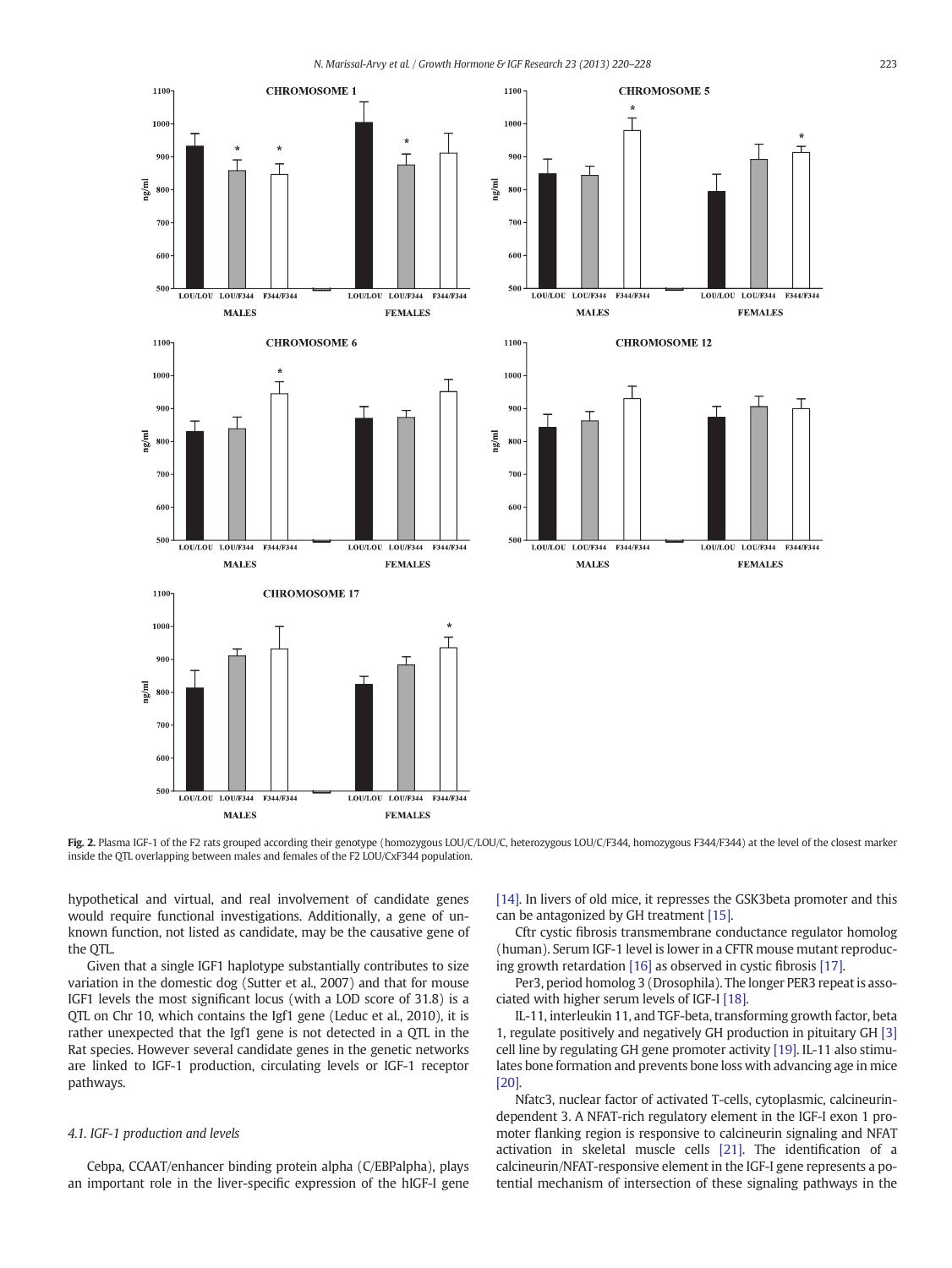# Sex independent n=21

<span id="page-4-0"></span>



- obesity/diabetes
- **Ecardiac function**
- **Ill Body weight**
- nssification
- E2 dependent
- **Inflammation**
- Proliferation





- Kidney function **Inflammation**
- obesity/diabetes
- Proliferation
- nssification
- ill Body weight
- E2 dependent



Fig. 3. Functional relevance of QTL overlapping those influencing IGF-1 levels in a LOU/CxFischer 344 F2 according to sex.

control of muscle development and homeostasis. Moreover, NFAT is involved in the depolarization-induced transcriptional activation of GHRH gene in neurons [\[22\]](#page-7-0).

#### 4.2. IGF-1 levels and longevity

Ezr, Ezrin, Vim, vimentin, and Ywhaq, tyrosine 3-monooxygenase/ tryptophan 5-monooxygenase activation protein, theta polypeptide belong to the 14-3-3 family of proteins which mediate signal transduction by binding to phosphoserine-containing proteins and promote a multidrug-resistant phenotype [\[23\]](#page-7-0). Ezrin connects the microvillar cytoskeleton to the plasma membrane. Ezrin expression is downregulated by IGF-1 in the human colon cancer cell line HT29 [\[24\].](#page-7-0) IGF-I stimulates the KCl cotransporter 4 (KCC4) recruitment from a presumably inactive cytoplasmic pool of endoplasmic reticulum and Golgi to plasma membrane via binding of KCC4 to ezrin, the latter acting as a membrane cytoskeleton linker [\[25\]](#page-7-0). Vim gene was associated with telomere length in an aged human population but this was not replicated in a younger one [\[26\].](#page-7-0) Vimentin is specific for mesenchymal tissue and Ywhaq has an essential role in brain function.

Apoe, apolipoprotein E. The ApoE ε4 defining SNP rs429358 has recently been associated with serum levels of IGF-1 in aged women [\[27\]](#page-7-0).

Sod2, superoxide dismutase 2, is an intramitochondrial free radical scavenging enzyme. In human mammary epithelial cells treated with hydrogen peroxide, its expression is enhanced in the presence of serum from patients carrying mutations in the GHR gene leading to severe IGF-1 deficiency [\[28\].](#page-7-0) The same serum reduced DNA breaks and increased apoptosis, promoting cellular protection and life-span extension in model organisms.

## 4.3. IGF-1 receptor pathway

Akt2, v-akt murine thymoma viral oncogene homolog 2, is a member of the IGF-1 receptor signalling pathway involved in enhancing growth of animals during development but later in life it can potentiate the aging process [\[29\]](#page-7-0). Reduced Akt2 phosphorylation in the liver has been related to mechanisms of caloric restriction action on longevity or considered as a potential biomarker of delayed aging [\[30\]](#page-7-0).

Cav1 & 2, Caveolin-1 is a component of the IGF/PI-3K/Akt pathway regulating cellular proliferation with implications for cancers [\[31\].](#page-7-0) Cav2 expression is highly associated with adipose tissue expansion in 10 day-old mice during the dynamic phase of inguinal fat development and in adult animals exposed to an obesogenic environment [\[32\]](#page-7-0).

Nr3c2 (nuclear receptor subfamily 3, group C, member 2, mineralocorticoid receptor) is involved in the transactivation of the IGF-1R by aldosterone [\[33\].](#page-7-0)

# 4.4. IGF-1/IGF-2 interactions

Adam17, ADAM metallopeptidase domain 17, Igf2r, insulin-like growth factor 2 receptor, Plg, plasminogen and Plaur. plasminogen activator, urokinase receptor. ADAM metallopeptidase domain 17 is a GH receptor metalloprotease [\[34\]](#page-7-0) and it also mediates the release of the ectodomain of IGF2R from human endothelial cells, allowing soluble IGF2R binding to plasminogen (Plg) and thereby preventing Plg from binding to the cell surface and uPA, ultimately inhibiting Plg activation [\[35\]](#page-7-0). In this manner, IGF2R controls angiogenesis and restricts the tumourigenicity and invasiveness of carcinoma cells [\[36\].](#page-7-0) In osteoblasts, Plaur induces proteolytic activation of IGF-1 from its latent form [\[37\],](#page-7-0) Targeting of Plaur in human pancreatic carcinoma cells inhibits IGF-I receptor-mediated migration and invasion and orthotopic tumor growth in mice [\[38\].](#page-7-0) Plaur also influences the IGF system in tumor progression from benign mucinous cystadenomas to pancreatic ductal adenocarcinoma [\[39\]](#page-7-0). Moreover, Plaur binding by the IGF-2 receptor is important for the latter tumor suppressor function via regulation of cell surface proteolytic activities [\[40\]](#page-7-0).

Glpr, Glucagon-like peptide 1 receptor, is expressed in the gastrointestinal tract, CNS, lung, kidney and heart [\[41\].](#page-7-0) In β-cells, GLP-1 increases an IGF-2/IGF-1 receptor autocrine loop by enhancing IGF-1R expression and by stimulating IGF-2 secretion [\[42\]](#page-7-0). This mechanism is required for GLP-1 to protect β-cells against apoptosis.

#### 4.5. Diabetes/obesity/inflammation/cardiovascular impairments

Lep, Leptin, a candidate gene not kept in our networks. This adipokine regulates fat metabolism, skeletal growth, and puberty. A recent study on Lep gene polymorphisms in children with idiopathic short stature and growth hormone deficiency suggests that the LEP -2548A polymorphism may associate with the weight and BMI of these patients [\[43\]](#page-7-0). However, leptin levels did not correlate with IGF-1 levels in LOU/CxFischer 344 F2 (data not shown). Galp, galanin-like peptide (GALP) is a hypothalamic regulator of energy homeostasis and reproduction and a mediator of leptin action [\[44\].](#page-7-0) It increases plasma GH in both male and female rats [\[45\].](#page-7-0)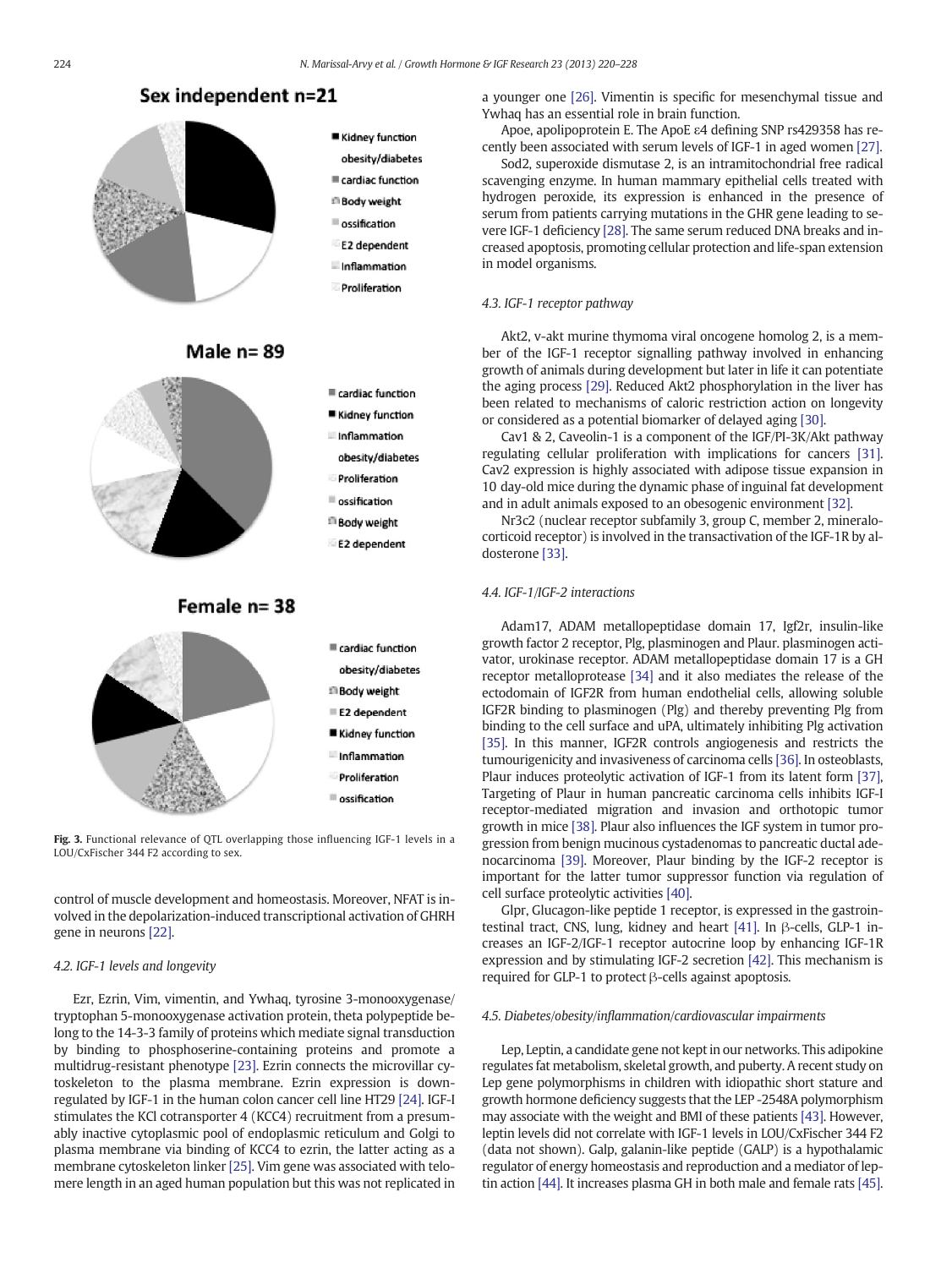<span id="page-5-0"></span>

Fig. 4. Genetic pathway involved in the determination of plasma concentration of IGF-1 in males. Full black arrows represent direct interactions and those in dotted line indirect interactions. Genes not in bold are not extracted from the QTL regions but hypothesized by Ingenuity software. Gene list: Adam17: chrom 6, ADAM metallopeptidase domain 17; Ahr: chrom 6, aryl hydrocarbon receptor; Akt2: chrom 1, v-akt murine thymoma viral oncogene homolog 2; Ampk: chrom 5, adenosin monophosphate protein-kinase; Apoe: chrom 1, apolipoprotein E; Bcam: chrom 1, basal cell adhesion molecule; Cav2: chrom 4, caveolin 2; Cdk5: chrom 4, cyclin-dependent kinase 5; Cebpa: chrom 1, CCAAT/enhancer binding protein (C/EBP), alpha; Cftr: chrom 4, cystic fibrosis transmembrane conductance regulator homolog; collagen: chrom X; Cubn: chrom 17, cubilin (intrinsic factor-cobalamin receptor); Egfβ: chrom 2, epidermal growth factor β; Eml2: chrom 1, echinoderm microtubule associated protein like 2; Esr1: chrom 1, estrogen receptor; Ezr: chrom 1, ezrin; Fhit: chrom 15, fragile histidine triad gene; Gcdh: chrom 19, glutaryl-Coenzyme A dehydrogenase; Gnrhr: chrom 14, gonadotropin-releasing hormone receptor; Hgf: chrom 4, hepatocyte growth factor; Hsp70: chrom 20, heat shock protein 70; Igf2r: chrom 1, insulin-like growth factor 2 receptor; IL11: chrom 1, interleukin 11; Ipcef1: chrom 1, interactor protein for cytohesin exchange factors 1; JunB: chrom 19, jun B proto-oncogene; Kcnh2: chrom 4, potassium voltage-gated channel, subfamily H (eag-related), member 2; Lrp3: chrom 1, low density lipoprotein receptor-related protein 3; Met: chrom 4, met proto-oncogene; Nfat family: chrom 19, nuclear factor of activated T-cells, cytoplasmic; Nfatc3: chrom 19, nuclear factor of activated T-cells, cytoplasmic, calcineurin-dependent 3; Nod2: chrom 19, nucleotide-binding oligomerization domain containing 2; Nos3: chrom 4, nitric oxide synthase 3, endothelial cell; Nr3c2: chrom 19, mineralocorticoid receptor; p38Mapk: chrom1, p38 map kinase; Per3: chrom 5, period homolog 3; Pglyrp1: chrom 1, peptidoglycan recognition protein 1; Plaur: chrom 1, plasminogen activator, urokinase receptor; Plg: chrom 1, plasminogen; Prkcz: chrom 5, nuclear factor of activated T-cells, cytoplasmic, calcineurin-dependent 3; Prkd1: chrom 6, protein kinase D1; Prl: prolactin; Serpine1/2: chrom 12, serine (or cysteine) peptidase inhibitor, clade E, member 1/2; Tfpt: chrom 1, TCF3 (E2A) fusion partner; Tgfß: chrom 1, transforming growth factor, beta; Vim: chrom 17, vimentin; Vip: chrom 1, vasoactive intestinal peptide; Wnt16: chrom 4, wingless-type MMTV integration site family, member 16; Ywhaq: chrom 6, tyrosine 3-monooxygenase/ tryptophan 5-monooxygenase activation protein, theta polypeptide.

Agrp (Agouti related protein), AGRP-Neuropeptide Y (NPY) arcuate neurons in the mediobasal hypothalamus can be considered as an integrator of different adaptive behaviors in periods of unfavorable metabolic conditions such as diet restriction, extending their action to inhibition of sexual functions and anabolic processes [\[46](#page-7-0)–50]. Arcuate AGRP/NPY neurons are a direct target for leptin and they are also key players in GH regulatory autofeedback [\[51\]](#page-7-0).

Cmklr1 chemokine-like receptor 1. This G protein-coupled receptor binds chemerin, a proinflammatory adipokine often associated with metabolic syndrome [\[52\].](#page-7-0) CMKLR1-/- mice display lower food consumption, total body mass, and percent body fat compared with their wildtype controls [\[53\].](#page-7-0) CMKLR1-/- mice also exhibit decreased hepatic and white adipose tissue TNF $\alpha$  and IL-6 mRNA levels coincident with decreased hepatic dendritic cell infiltration, decreased adipose CD3+ T cells, and increased adipose natural killer cells. They are glucose intolerant compared with wild-type mice, with decreased glucose stimulated insulin secretion as well as decreased skeletal muscle and white adipose tissue glucose uptake.

Il1, Interleukin-1, an inflammatory cytokine, inhibits the induction of IGF-I by GH in CWSV-1 hepatocytes [\[54\].](#page-7-0)

Prl, Prolactin, this pituitary hormone is a growth factor for many tissues including cells of the immune system. Differentiation and the proliferation of PRL cells are controlled by IGF-I during the postnatal development, and IGF may be a mediator of E2 action through VIP induction in PRL cells of adults [\[55\]](#page-7-0).

Vip, vasoactive intestinal polypeptide, appears to play a role in the temporal organization of sleep in humans, a phenomenon markedly dependent on GH secretion [\[56\]](#page-7-0). Vasoactive intestinal polypeptide/pituitary adenylate cyclase-activating peptide receptor 2 deficiency in mice results in growth retardation and increased basal metabolic rate [\[57\]](#page-7-0). VIP is also an important contributor to age-related female [\[58\]](#page-7-0) and male [\[59\]](#page-8-0) reproductive decline.

Tlr4, toll-like receptor 4, is a member of the Toll-like receptor family which plays a fundamental role in pathogen recognition and activation of innate immunity. Down-regulation of Tlr4 signaling is involved in the anti-inflammatory effects of IGF-1 on skeletal muscle [\[60\]](#page-8-0).

Nos3, nitric oxide synthase 3, Nppa, natriuretic peptide precursor A, and Prkcz, protein kinase C zeta (PRKCZ) are three among several hypertension genes which are genetic markers for insulin sensitivity and resistance [\[61,62\]](#page-8-0). Single nucleotide polymorphisms in the first two genes identify subgroups at high and low risk of coronary heart disease among patients receiving antihypertensive treatments [\[63\]](#page-8-0).

Nr3c2, the mineralocorticoid receptor, and aldosterone mostly active on the kidney to regulate water balance, has recently been implicated in the development of ventricular hypertrophy and cardiac fibrosis [\[64\].](#page-8-0) Recent evidence, however, points to cortisol rather than aldosterone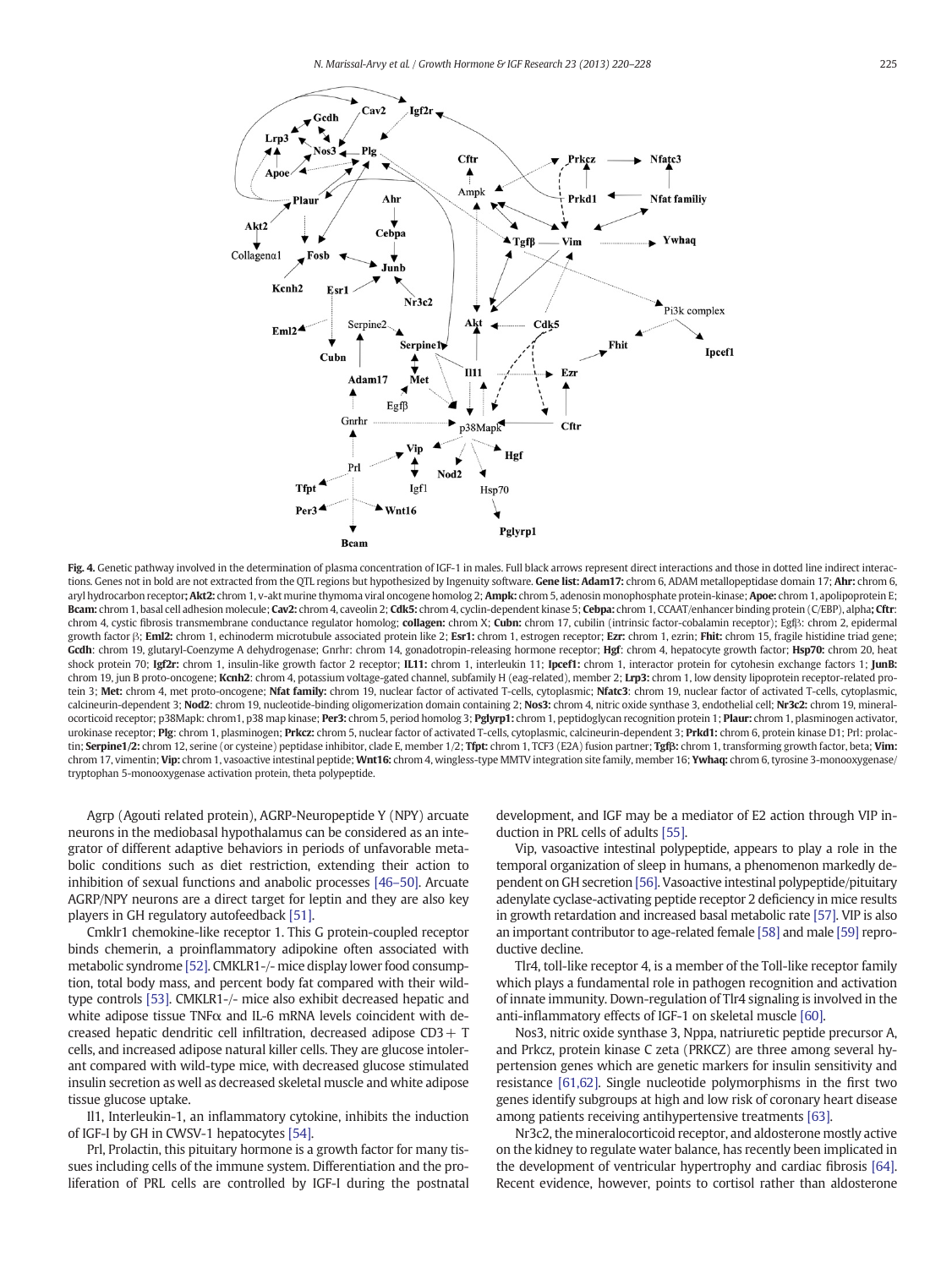<span id="page-6-0"></span>

Fig. 5. Genetic pathway involved in the determination of plasma concentration of IGF-1 in females. Full black arrows represent direct interactions and those in dotted line indirect interactions. Genes not in bold are not extracted from the QTL regions but hypothesized by Ingenuity software. Gene list: Ahr: chrom 6, aryl hydrocarbon receptor; Ahrr: chrom 1, arylhydrocarbon receptor repressor; Alad: chrom 5, aminolevulinate, delta-, dehydratase; Cmklr1: chrom 12, chemokine-like receptor 1; Ctnnd1: chrom 3, catenin (cadherin associated protein), delta 1; Dact2: chrom 1, dapper, antagonist of beta-catenin, homolog 2; Erk1/2: mitogen activated protein kinase kinase 1/2; Esr1: chrom 1, estrogen receptor; Ezr: chrom 1, ezrin; FosB-JunB: AP1 complex; Fut9: chrom 5, fucosyltransferase 9 (alpha (1,3) fucosyltransferase); Galp: chrom 1, galanin-like peptide; Gapdh: chrom 1, glyceraldehyde-3-phosphate dehydrogenase; Gata6: chrom 18, transcription factor GATA-6; Gpcr: chrom 12, relaxin/insulin-like family peptide receptor 2; Hsdl2: chrom 5, hydroxysteroid dehydrogenase like 2; Igf1: chrom 7, insulin-like growth factor 1; Igf2r: chrom 1, insulin-like growth factor 2 receptor; IL1: chrom3, interleukin 1; IL11: chrom 1, interleukin 11; Ins: chrom 1, insulin; Lnpep: chrom 1, leucyl/cystinyl aminopeptidase; Nfat family: chrom 19, nuclear factor of activated T-cells, cytoplasmic; Npy: chrom 4, neuropeptide Y; Oprm1: chrom 1, Mu-type opioid receptor; p38Mapk: chrom 1, p38 map kinase; Pkc: chrom 1, protein kinase C; Pi3k complex: phosphatidyl inositol 3 kinase complex; Pitpnb: chrom 12, phosphatidylinositol transfer protein, beta; Plg: chrom 1, plasminogen; Prl: chrom 17, prolactin; Psmb1: chrom 1, proteasome (prosome, macropain) subunit, beta type 1; Rest: chrom 14, RE1-silencing transcription factor; Rgs3: chrom 5, regulator of G-protein signaling 3; Slc6a3: chrom 1, solute carrier family 6 (neurotransmitter transporter, dopamine), member 3; Slc27a5: chrom 1, solute carrier family 27 (fatty acid transporter), member 5; Sod2: chrom 1, superoxide dismutase 2, mitochondrial; Spint1: chrom 3, serine peptidase inhibitor, Kunitz type 1; Sytl3: chrom 1, synaptotagmin-like 3; Tgfβ: chrom 1, transforming growth factor, beta; Tlr4: chrom 5, toll-like receptor 4; Tnfα: chrom 5, tumor necrosis factor α; Ugcg: chrom 5, UDP-glucose ceramide glucosyltransferase; Usp14: chrom 18, ubiquitin specific peptidase 14; Vip: chrom 1, vasoactive intestinal peptide.

as the hormone activating cardiac mineralocorticoid receptors, under conditions of tissue damage [\[65\].](#page-8-0)

#### 4.6. E2-dependent regulations

Ahr. Aryl hydrocarbon receptor. Activation of the aryl hydrocarbon pathway by 2,3,7,8-tetrachlordibenzo-p-dioxin (TCDD) accelerates the transition to reproductive senescence [\[66\]](#page-8-0). Ahr mRNA is present in 75% of pituitary lactotropes and 45% of gonadotropes and most Ahrcontaining cells are estrogen receptor 1 (Esr1)-positive [\[67\]](#page-8-0).

Ahrr, aryl hydrocarbon receptor repressor, is a member of the basic helix-loop-helix/Per-Arnt-Sim (bHLH/PAS) family of transcription factors [\[68\]](#page-8-0). It provides a negative feedback loop with a xenobiotic or endogenous ligand-dependent signal transduction mediated by the AhR. Ahrr might play a role of co-repressor on the transcriptional activity of the ERalpha homodimer [\[69\].](#page-8-0)

Esr1, the estrogen receptor, ESR1 is significantly associated with longevity and could exert an antagonistic pleiotropic effect on longevity and fertility [\[70\].](#page-8-0)

#### 4.7. Proliferation and renal function

Hgf, hepatocyte growth factor/scatter factor (HGF/SF) as well as its receptor, the tyrosine kinase MET, have a causal role in uncontrolled cell survival, growth, angiogenesis and metastasis which are essential hallmarks of cancer [\[71\].](#page-8-0) HGF/c-MET and Wnt/β-catenin have recently emerged as important to renal cell carcinoma pathogenesis [\[72\]](#page-8-0).

### 5. Conclusion

LOU/C and F344 rat strains were described previously for their phenotypic differences concerning ageing, neuroendocrine regulation (mainly GH and HPA axis), fat deposition and its metabolic consequences. This study on a F2 rat population obtained by crossbreeding the two strains permitted to identify the genomic regions influencing IGF-1 circulating levels, and allowed to hypothesize on some genetic networks, involved in determining them in the Rat species. Subsequent studies will reveal whether these genetic networks are really also involved in the phenotypic differences concerning age-associated obesity, diabetes and inflammation as well as cardiovascular impairments.

#### Conflict of interest

There is no conflict of interest with any of the authors.

### Appendix A. Supplementary data

Supplementary data to this article can be found online at [http://dx.](http://dx.doi.org/10.1016/j.ghir.2013.08.002) [doi.org/10.1016/j.ghir.2013.08.002.](http://dx.doi.org/10.1016/j.ghir.2013.08.002)

#### References

- [1] [D.E. Berryman, J.S. Christiansen, G. Johannsson, M.O. Thorner, J.J. Kopchick, Role of](http://refhub.elsevier.com/S1096-6374(13)00071-3/rf0115) [the GH/ IGF-1 axis in lifespan and healthspan: lessons from animal models, Growth](http://refhub.elsevier.com/S1096-6374(13)00071-3/rf0115) [Horm. IGF Res. 18 \(2008\) 455](http://refhub.elsevier.com/S1096-6374(13)00071-3/rf0115)–471.
- [2] [M. Holzenberger, L. Kappeler, C. De Magalhaes Filho, IGF-1 signaling and aging, Exp.](http://refhub.elsevier.com/S1096-6374(13)00071-3/rf0120) [Gerontol. 39 \(2004\) 1761](http://refhub.elsevier.com/S1096-6374(13)00071-3/rf0120)–1764.
- [3] [M.S. Leduc, R.S. Hageman, Q. Meng, R.A. Verdugo, S.W. Tsaih, G.A. Churchill, B.](http://refhub.elsevier.com/S1096-6374(13)00071-3/rf0125) Paigen, R. Yuan, Identifi[cation of genetic determinants of IGF-1 levels and longevity](http://refhub.elsevier.com/S1096-6374(13)00071-3/rf0125) [among mouse inbred strains, Aging Cell 9 \(2010\) 823](http://refhub.elsevier.com/S1096-6374(13)00071-3/rf0125)–836.
- [4] [S.X. Leng, W. Hung, A.R. Cappola, Q. Yu, Q.L. Xue, L.P. Fried, White blood cell counts,](http://refhub.elsevier.com/S1096-6374(13)00071-3/rf0130) [insulin-like growth factor-1 levels, and frailty in community-dwelling older women,](http://refhub.elsevier.com/S1096-6374(13)00071-3/rf0130) [J. Gerontol. A Biol. Sci. Med. Sci. 64 \(2009\) 499](http://refhub.elsevier.com/S1096-6374(13)00071-3/rf0130)–502.
- [5] [J. Alliot, S. Boghossian, D. Jourdan, C. Veyrat-Durebex, G. Pickering, D. Meynial-Denis,](http://refhub.elsevier.com/S1096-6374(13)00071-3/rf0135) [N. Gaumet, The LOU/c/jall rat as an animal model of healthy aging? J. Gerontol. A](http://refhub.elsevier.com/S1096-6374(13)00071-3/rf0135) [Biol. Sci. Med. Sci. 57 \(2002\) B312](http://refhub.elsevier.com/S1096-6374(13)00071-3/rf0135)–B320.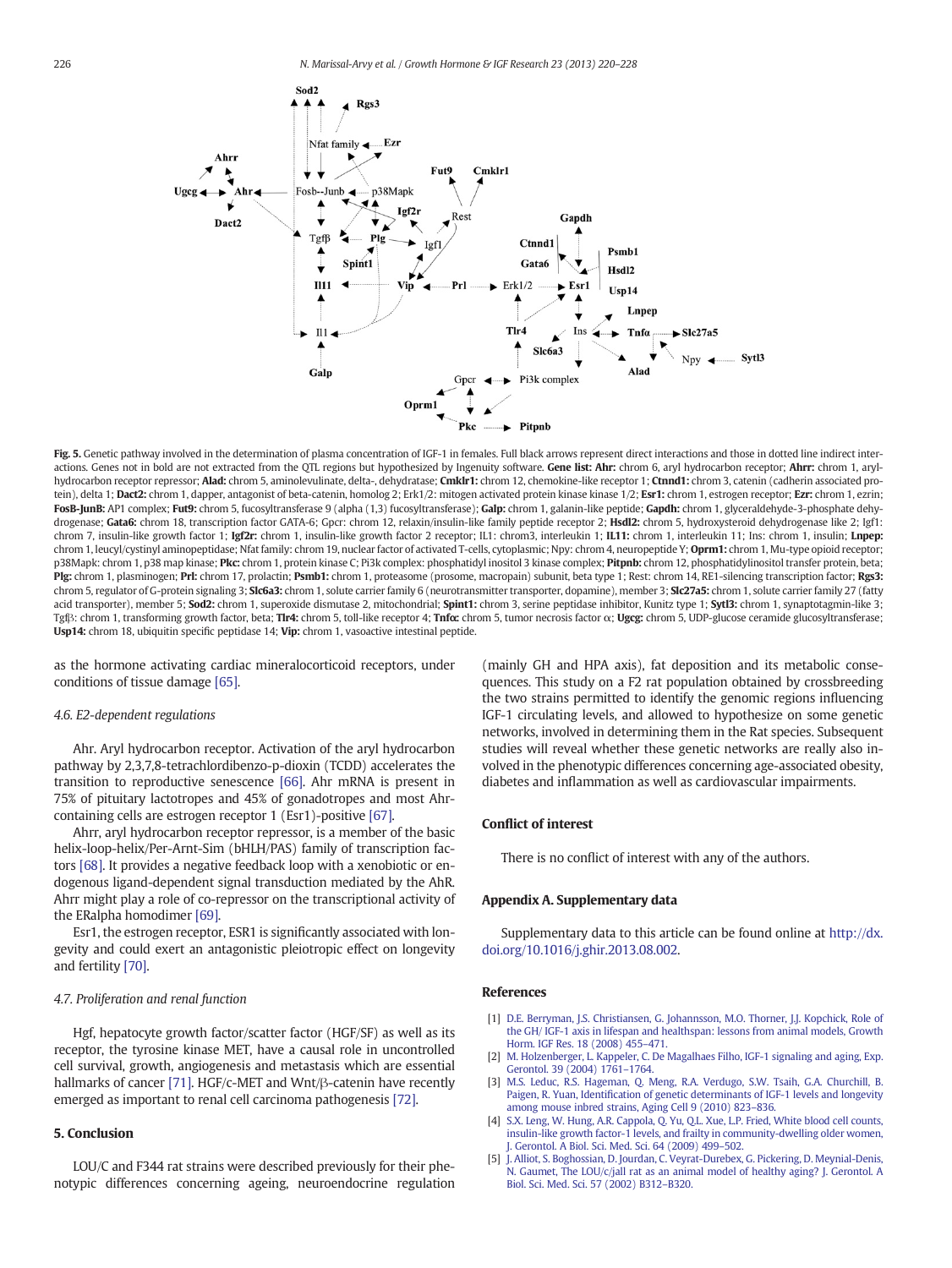- <span id="page-7-0"></span>[6] [D. Perrin, C. Soulage, J.M. Pequignot, A. Géloën, Resistance to obesity in Lou/C](http://refhub.elsevier.com/S1096-6374(13)00071-3/rf0140) [rats prevents ageing-associated metabolic alterations, Diabetologia 46 \(2003\)](http://refhub.elsevier.com/S1096-6374(13)00071-3/rf0140) 1489–[1496.](http://refhub.elsevier.com/S1096-6374(13)00071-3/rf0140)
- [7] [J.M. Héliès, A. Diane, A. Langlois, C. Larue-Achagiotis, G. Fromentin, D. Tomé, P.](http://refhub.elsevier.com/S1096-6374(13)00071-3/rf0145) [Mormède, N. Marissal-Arvy, Comparison of fat storage between Fischer 344 and](http://refhub.elsevier.com/S1096-6374(13)00071-3/rf0145) [obesity-resistant Lou/C rats fed different diets, Obes. Res. 13 \(2005\) 3](http://refhub.elsevier.com/S1096-6374(13)00071-3/rf0145)–10.
- [8] [C. Veyrat-Durebex, X. Montet, M. Vinciguerra, A. Gjinovci, P. Meda, M. Foti, F.](http://refhub.elsevier.com/S1096-6374(13)00071-3/rf0150) [Rohner-Jeanrenaud, The Lou/C rat: a model of spontaneous food restriction associ](http://refhub.elsevier.com/S1096-6374(13)00071-3/rf0150)[ated with improved insulin sensitivity and decreased lipid storage in adipose tissue,](http://refhub.elsevier.com/S1096-6374(13)00071-3/rf0150) [Am. J. Physiol. Endocrinol. Metab. 296 \(2009\) E1120](http://refhub.elsevier.com/S1096-6374(13)00071-3/rf0150)–E1132.
- [9] [N. Marissal-Arvy, A. Gaumont, A. Langlois, F. Dabertrand, M. Bouchecareilh, C.](http://refhub.elsevier.com/S1096-6374(13)00071-3/rf0155) [Tridon, P. Mormede, Strain differences in hypothalamic pituitary adrenocortical](http://refhub.elsevier.com/S1096-6374(13)00071-3/rf0155) [axis function and adipogenic effects of corticosterone in rats, J. Endocrinol. 195](http://refhub.elsevier.com/S1096-6374(13)00071-3/rf0155) [\(2007\) 473](http://refhub.elsevier.com/S1096-6374(13)00071-3/rf0155)–484.
- [10] [S.E. Mitchell, R. Nogueiras, K. Rance, D.V. Rayner, S. Wood, C. Dieguez, L.M. Williams,](http://refhub.elsevier.com/S1096-6374(13)00071-3/rf0160) [Circulating hormones and hypothalamic energy balance: regulatory gene expres](http://refhub.elsevier.com/S1096-6374(13)00071-3/rf0160)[sion in the Lou/C and Wistar rats, J. Endocrinol. 190 \(2006\) 571](http://refhub.elsevier.com/S1096-6374(13)00071-3/rf0160)–579.
- [11] [L. Kappeler, P. Zizzari, J. Alliot, J. Epelbaum, M.T. Bluet-Pajot, Delayed age-associated](http://refhub.elsevier.com/S1096-6374(13)00071-3/rf0165) [decrease in growth hormone pulsatile secretion and increased orexigenic peptide](http://refhub.elsevier.com/S1096-6374(13)00071-3/rf0165) [expression in the Lou C/JaLL rat, Neuroendocrinology 80 \(2004\) 273](http://refhub.elsevier.com/S1096-6374(13)00071-3/rf0165)–283.
- [12] [C. Veyrat-Durebex, J. Alliot, P. Gaudreau, Regulation of the pituitary growth](http://refhub.elsevier.com/S1096-6374(13)00071-3/rf0170) [hormone-releasing hormone receptor in ageing male and female LOU rats:](http://refhub.elsevier.com/S1096-6374(13)00071-3/rf0170) [new insights into healthy ageing, J. Neuroendocrinol. 17 \(2005\) 691](http://refhub.elsevier.com/S1096-6374(13)00071-3/rf0170)–700.
- [13] [A.B. Korol, Y.L. Ronin, A.M. Itskovich, J. Peng, E. Nevo, Enhanced ef](http://refhub.elsevier.com/S1096-6374(13)00071-3/rf0330)ficiency of quanti[tative trait loci mapping analysis based on multivariate complexes of quantitative](http://refhub.elsevier.com/S1096-6374(13)00071-3/rf0330) [traits, Genetics 157 \(2001\) 1789](http://refhub.elsevier.com/S1096-6374(13)00071-3/rf0330)–1803.
- [14] [L.A. Nolten, F.M. van Schaik, P.H. Steenbergh, J.S. Sussenbach, Expression of the](http://refhub.elsevier.com/S1096-6374(13)00071-3/rf0180) [insulin-like growth factor I gene is stimulated by the liver-enriched transcription](http://refhub.elsevier.com/S1096-6374(13)00071-3/rf0180) [factors C/EBP alpha and LAP, Mol. Endocrinol. 8 \(1994\) 1636](http://refhub.elsevier.com/S1096-6374(13)00071-3/rf0180)–1645.
- [15] [J. Jin, G.L. Wang, X. Shi, G.J. Darlington, N.A. Timchenko, The age-associated decline](http://refhub.elsevier.com/S1096-6374(13)00071-3/rf0335) [of glycogen synthase kinase 3beta plays a critical role in the inhibition of liver regen](http://refhub.elsevier.com/S1096-6374(13)00071-3/rf0335)[eration, Mol. Cell. Biol. 29 \(2009\) 3867](http://refhub.elsevier.com/S1096-6374(13)00071-3/rf0335)–3880.
- [16] [L.A. Rosenberg, M.D. Schluchter, A.F. Parlow, M.L. Drumm, Mouse as a model of](http://refhub.elsevier.com/S1096-6374(13)00071-3/rf0190) growth retardation in cystic fi[brosis, Pediatr. Res. 59 \(2006\) 191](http://refhub.elsevier.com/S1096-6374(13)00071-3/rf0190)–195.
- [17] [T. Arrigo, I. Rulli, C. Sferlazzas, F. De Luca, Pubertal development in cystic](http://refhub.elsevier.com/S1096-6374(13)00071-3/rf0195) fibrosis: an [overview, J. Pediatr. Endocrinol. Metab. 16 \(Suppl. 2\) \(2003\) 267](http://refhub.elsevier.com/S1096-6374(13)00071-3/rf0195)–270.
- [18] [L.W. Chu, Y. Zhu, K. Yu, T. Zheng, A.P. Chokkalingam, F.Z. Stanczyk, Y.T. Gao, A.W.](http://refhub.elsevier.com/S1096-6374(13)00071-3/rf0200) [Hsing, Correlation between circadian gene variants and serum levels of sex steroids](http://refhub.elsevier.com/S1096-6374(13)00071-3/rf0200) [and insulin-like growth factor-I, Cancer Epidemiol. Biomarkers Prev. 17 \(2008\)](http://refhub.elsevier.com/S1096-6374(13)00071-3/rf0200) [3268](http://refhub.elsevier.com/S1096-6374(13)00071-3/rf0200)–3273.
- [19] [F.Y. Gong, J.Y. Deng, Y.F. Shi, D.X. Zhan, The effect of cytokines on expression of](http://refhub.elsevier.com/S1096-6374(13)00071-3/rf0340) [growth hormone gene in rat pituitary GH\(3\) cells, Sheng Wu Hua Xue Yu Sheng](http://refhub.elsevier.com/S1096-6374(13)00071-3/rf0340) [Wu Wu Li Xue Bao \(Shanghai\) 35 \(2003\) 375](http://refhub.elsevier.com/S1096-6374(13)00071-3/rf0340)–380.
- [20] [Y. Takeuchi, S. Watanabe, G. Ishii, S. Takeda, K. Nakayama, S. Fukumoto, Y. Kaneta, D.](http://refhub.elsevier.com/S1096-6374(13)00071-3/rf0205) [Inoue, T. Matsumoto, K. Harigaya, T. Fujita, Interleukin-11 as a stimulatory factor for](http://refhub.elsevier.com/S1096-6374(13)00071-3/rf0205) [bone formation prevents bone loss with advancing age in mice, J. Bone Miner. Res.](http://refhub.elsevier.com/S1096-6374(13)00071-3/rf0205) [13 \(1998\) 1370](http://refhub.elsevier.com/S1096-6374(13)00071-3/rf0205)–1377.
- [21] C.M. Alfi[eri, H.J. Evans-Anderson, K.E. Yutzey, Developmental regulation of the](http://refhub.elsevier.com/S1096-6374(13)00071-3/rf0210) [mouse IGF-I exon 1 promoter region by calcineurin activation of NFAT in skeletal](http://refhub.elsevier.com/S1096-6374(13)00071-3/rf0210) [muscle, Am. J. Physiol. Cell Physiol. 292 \(2007\) C1887](http://refhub.elsevier.com/S1096-6374(13)00071-3/rf0210)–C1894.
- [22] [M. Asai, Y. Iwasaki, M. Yoshida, N. Mutsuga-Nakayama, H. Arima, M. Ito, K. Takano,](http://refhub.elsevier.com/S1096-6374(13)00071-3/rf0215) [Y. Oiso, Nuclear factor of activated T cells \(NFAT\) is involved in the](http://refhub.elsevier.com/S1096-6374(13)00071-3/rf0215) [depolarization-induced activation of growth hormone-releasing hormone gene](http://refhub.elsevier.com/S1096-6374(13)00071-3/rf0215) [transcription in vitro, Mol. Endocrinol. 18 \(2004\) 3011](http://refhub.elsevier.com/S1096-6374(13)00071-3/rf0215)–3019.
- [23] [S.A. Maxwell, E.M. Cherry, K.J. Bayless, Akt, 14-3-3](http://refhub.elsevier.com/S1096-6374(13)00071-3/rf0220)ζ, and vimentin mediate a [drug-resistant invasive phenotype in diffuse large B-cell lymphoma, Leuk. Lympho](http://refhub.elsevier.com/S1096-6374(13)00071-3/rf0220)[ma 52 \(2011\) 849](http://refhub.elsevier.com/S1096-6374(13)00071-3/rf0220)–864.
- [24] [W.G. Jiang, S. Hiscox, Cytokine regulation of ezrin expression in the human colon](http://refhub.elsevier.com/S1096-6374(13)00071-3/rf0225) [cancer cell line HT29, Anticancer Res. 16 \(1996\) 861](http://refhub.elsevier.com/S1096-6374(13)00071-3/rf0225)–865.
- [25] [Y.F. Chen, C.Y. Chou, R.J. Wilkins, J.C. Ellory, D.B. Mount, M.R. Shen, Motor](http://refhub.elsevier.com/S1096-6374(13)00071-3/rf0230) protein-dependent membrane traffi[cking of KCl cotransporter-4 is important for](http://refhub.elsevier.com/S1096-6374(13)00071-3/rf0230) [cancer cell invasion, Cancer Res. 69 \(2009\) 8585](http://refhub.elsevier.com/S1096-6374(13)00071-3/rf0230)–8593.
- [26] [J.M. Starr, P.G. Shiels, S.E. Harris, A. Pattie, M.S. Pearce, C.L. Relton, I.J. Deary, Oxidative](http://refhub.elsevier.com/S1096-6374(13)00071-3/rf0235) [stress, telomere length and biomarkers of physical aging in a cohort aged 79 years](http://refhub.elsevier.com/S1096-6374(13)00071-3/rf0235) [from the 1932 Scottish Mental Survey, Mech. Ageing Dev. 129 \(2008\) 745](http://refhub.elsevier.com/S1096-6374(13)00071-3/rf0235)–751.
- [27] [J. Deelen, M. Beekman, H.W. Uh, Q. Helmer, M. Kuningas, L. Christiansen, D. Kremer,](http://refhub.elsevier.com/S1096-6374(13)00071-3/rf0240) [R. van der Breggen, H.E. Suchiman, N. Lakenberg, E.B. van den Akker, W.M.](http://refhub.elsevier.com/S1096-6374(13)00071-3/rf0240) [Passtoors, H. Tiemeier, D. van Heemst, A.J. de Craen, F. Rivadeneira, E.J. de Geus,](http://refhub.elsevier.com/S1096-6374(13)00071-3/rf0240) [M. Perola, F.J. van der Ouderaa, D.A. Gunn, D.I. Boomsma, A.G. Uitterlinden, K.](http://refhub.elsevier.com/S1096-6374(13)00071-3/rf0240) [Christensen, C.M. van Duijn, B.T. Heijmans, J.J. Houwing-Duistermaat, R.G.](http://refhub.elsevier.com/S1096-6374(13)00071-3/rf0240) [Westendorp, P.E. Slagboom, Genome-wide association study identi](http://refhub.elsevier.com/S1096-6374(13)00071-3/rf0240)fies a single [major locus contributing to survival into old age; the APOE locus revisited, Aging](http://refhub.elsevier.com/S1096-6374(13)00071-3/rf0240) [Cell 10 \(2011\) 686](http://refhub.elsevier.com/S1096-6374(13)00071-3/rf0240)–698.
- [28] [J. Guevara-Aguirre, P. Balasubramanian, M. Guevara-Aguirre, M. Wei, F. Madia, C.W.](http://refhub.elsevier.com/S1096-6374(13)00071-3/rf0345) [Cheng, D. Hwang, A. Martin-Montalvo, J. Saavedra, S. Ingles, R. de Cabo, P. Cohen,](http://refhub.elsevier.com/S1096-6374(13)00071-3/rf0345) [V.D. Longo, Growth hormone receptor de](http://refhub.elsevier.com/S1096-6374(13)00071-3/rf0345)ficiency is associated with a major reduc[tion in pro-aging signaling, cancer, and diabetes in humans, Sci. Transl. Med. 3](http://refhub.elsevier.com/S1096-6374(13)00071-3/rf0345) [\(2011\) 70ra13](http://refhub.elsevier.com/S1096-6374(13)00071-3/rf0345).
- [29] [A. Salminen, K. Kaarniranta, Insulin/IGF-1 paradox of aging: regulation via](http://refhub.elsevier.com/S1096-6374(13)00071-3/rf0350)
- [AKT/IKK/NF-kappaB signaling, Cell. Signal. 22 \(2010\) 573](http://refhub.elsevier.com/S1096-6374(13)00071-3/rf0350)–577. [30] [A. Bartke, M. Bonkowski, M. Masternak, How diet interacts with longevity genes,](http://refhub.elsevier.com/S1096-6374(13)00071-3/rf0245) [Hormones \(Athens\) 7 \(2008\) 17](http://refhub.elsevier.com/S1096-6374(13)00071-3/rf0245)–23.
- [31] [L.C. Matthews, M.J. Taggart, M. Westwood, Modulation of caveolin-1 expression can](http://refhub.elsevier.com/S1096-6374(13)00071-3/rf0250) [affect signalling through the phosphatidylinositol 3-kinase/Akt pathway and cellu](http://refhub.elsevier.com/S1096-6374(13)00071-3/rf0250)[lar proliferation in response to insulin-like growth factor I, Endocrinology 149](http://refhub.elsevier.com/S1096-6374(13)00071-3/rf0250) [\(2008\) 5199](http://refhub.elsevier.com/S1096-6374(13)00071-3/rf0250)–5208.
- [32] [L.P. Kozak, S. Newman, P.M. Chao, T. Mendoza, R.A. Koza, The early nutritional envi](http://refhub.elsevier.com/S1096-6374(13)00071-3/rf0255)[ronment of mice determines the capacity for adipose tissue expansion by modulat](http://refhub.elsevier.com/S1096-6374(13)00071-3/rf0255)[ing genes of caveolae structure, PLoS One 5 \(2010\) e11015.](http://refhub.elsevier.com/S1096-6374(13)00071-3/rf0255)
- [33] [J.L. Holzman, L. Liu, B.J. Duke, A.E. Kemendy, D.C. Eaton, Transactivation of the IGF-1R](http://refhub.elsevier.com/S1096-6374(13)00071-3/rf0260) [by aldosterone, Am. J. Physiol. Renal Physiol. 292 \(2007\) F1219](http://refhub.elsevier.com/S1096-6374(13)00071-3/rf0260)–F1228.
- [34] [K. Loesch, L. Deng, J.W. Cowan, X. Wang, K. He, J. Jiang, R.A. Black, S.I. Frank, Janus](http://refhub.elsevier.com/S1096-6374(13)00071-3/rf0265) kinase 2 infl[uences growth hormone receptor metalloproteolysis, Endocrinology](http://refhub.elsevier.com/S1096-6374(13)00071-3/rf0265) [147 \(2006\) 2839](http://refhub.elsevier.com/S1096-6374(13)00071-3/rf0265)–2849.
- [35] [V. Leksa, R. Loewe, B. Binder, H.B. Schiller, P. Eckerstorfer, F. Forster, A.](http://refhub.elsevier.com/S1096-6374(13)00071-3/rf0270) [Soler-Cardona, G. Ondrovicová, E. Kutejová, E. Steinhuber, J. Breuss, J. Drach,](http://refhub.elsevier.com/S1096-6374(13)00071-3/rf0270) [P. Petzelbauer, B.R. Binder, H. Stockinger, Soluble M6P/IGF2R released by TACE](http://refhub.elsevier.com/S1096-6374(13)00071-3/rf0270) [controls angiogenesis via blocking plasminogen activation, Circ. Res. 108](http://refhub.elsevier.com/S1096-6374(13)00071-3/rf0270) [\(2011\) 676](http://refhub.elsevier.com/S1096-6374(13)00071-3/rf0270)–685.
- [36] [O.C. Probst, V. Puxbaum, B. Svoboda, V. Leksa, H. Stockinger, M. Mikula, W. Mikulits,](http://refhub.elsevier.com/S1096-6374(13)00071-3/rf0275) [L. Mach, The mannose 6-phosphate/insulin-like growth factor II receptor restricts](http://refhub.elsevier.com/S1096-6374(13)00071-3/rf0275) [the tumourigenicity and invasiveness of squamous cell carcinoma cells, Int. J. Cancer](http://refhub.elsevier.com/S1096-6374(13)00071-3/rf0275) [124 \(2009\) 2559](http://refhub.elsevier.com/S1096-6374(13)00071-3/rf0275)–2567.
- [37] [E.H. Allan, T.J. Martin, The plasminogen activator inhibitor system in bone cell func](http://refhub.elsevier.com/S1096-6374(13)00071-3/rf0280)[tion, Clin. Orthop. Relat. Res. 313 \(1995\) 54](http://refhub.elsevier.com/S1096-6374(13)00071-3/rf0280)–63.
- [38] [T.W. Bauer, W. Liu, F. Fan, E.R. Camp, A. Yang, R.J. Somcio, C.D. Bucana, J. Callahan,](http://refhub.elsevier.com/S1096-6374(13)00071-3/rf0285) [G.C. Parry, D.B. Evans, D.D. Boyd, A.P. Mazar, L.M. Ellis, Targeting of urokinase plas](http://refhub.elsevier.com/S1096-6374(13)00071-3/rf0285)[minogen activator receptor in human pancreatic carcinoma cells inhibits c-Met](http://refhub.elsevier.com/S1096-6374(13)00071-3/rf0285)[and insulin-like growth factor-I receptor-mediated migration and invasion and](http://refhub.elsevier.com/S1096-6374(13)00071-3/rf0285) [orthotopic tumor growth in mice, Cancer Res. 65 \(2005\) 7775](http://refhub.elsevier.com/S1096-6374(13)00071-3/rf0285)–7781.
- [39] [A. Xue, C.J. Scarlett, C.J. Jackson, B.J. Allen, R.C. Smith, Prognostic signi](http://refhub.elsevier.com/S1096-6374(13)00071-3/rf0290)ficance of [growth factors and the urokinase-type plasminogen activator system in pancreatic](http://refhub.elsevier.com/S1096-6374(13)00071-3/rf0290) [ductal adenocarcinoma, Pancreas 36 \(2008\) 160](http://refhub.elsevier.com/S1096-6374(13)00071-3/rf0290)–167.
- [40] [J.L. Kreiling, J.C. Byrd, R.J. Deisz, I.F. Mizukami, R.F. Todd III, R.G. MacDonald, Binding](http://refhub.elsevier.com/S1096-6374(13)00071-3/rf0295) [of urokinase-type plasminogen activator receptor \(uPAR\) to the mannose](http://refhub.elsevier.com/S1096-6374(13)00071-3/rf0295) [6-phosphate/insulin-like growth factor II receptor: contrasting interactions of](http://refhub.elsevier.com/S1096-6374(13)00071-3/rf0295) [full-length and soluble forms of uPAR, J. Biol. Chem. 278 \(2003\) 20628](http://refhub.elsevier.com/S1096-6374(13)00071-3/rf0295)–20637.
- [41] [M.E. Doyle, J.M. Egan, Mechanisms of action of glucagon-like peptide 1 in the pan](http://refhub.elsevier.com/S1096-6374(13)00071-3/rf0300)[creas, Pharmacol. Ther. 113 \(2007\) 546](http://refhub.elsevier.com/S1096-6374(13)00071-3/rf0300)–593.
- [42] M. Cornu, B. Thorens, GLP-1 protects β[-cells against apoptosis by enhancing the ac](http://refhub.elsevier.com/S1096-6374(13)00071-3/rf0305)[tivity of an IGF-2/IGF1-receptor autocrine loop, Islets 1 \(2009\) 280](http://refhub.elsevier.com/S1096-6374(13)00071-3/rf0305)–282.
- [43] [P.H. Su, S.F. Yang, J.S. Yu, S.J. Chen, J.Y. Chen, Study of the leptin levels and its gene](http://refhub.elsevier.com/S1096-6374(13)00071-3/rf0310) [polymorphisms in patients with idiopathic short stature and growth hormone de](http://refhub.elsevier.com/S1096-6374(13)00071-3/rf0310)fi[ciency, Endocrine 42 \(2012\) 196](http://refhub.elsevier.com/S1096-6374(13)00071-3/rf0310)–204.
- [44] [C. Lawrence, G.S. Fraley, Galanin-like peptide \(GALP\) is a hypothalamic regulator of](http://refhub.elsevier.com/S1096-6374(13)00071-3/rf0315) [energy homeostasis and reproduction, Front. Neuroendocrinol. 32 \(2011\) 1](http://refhub.elsevier.com/S1096-6374(13)00071-3/rf0315)–9.
- [45] [N. Rich, P. Reyes, L. Reap, R. Goswami, G.S. Fraley, Sex differences in the effect of pre](http://refhub.elsevier.com/S1096-6374(13)00071-3/rf0320)[pubertal GALP infusion on growth, metabolism and LH secretion, Physiol. Behav. 92](http://refhub.elsevier.com/S1096-6374(13)00071-3/rf0320) [\(2007\) 814](http://refhub.elsevier.com/S1096-6374(13)00071-3/rf0320)–823.
- [46] C. Catzefl[is, D.D. Pierroz, F. Rohner-Jeanrenaud, J.E. Rivier, P.C. Sizonenko, M.L.](http://refhub.elsevier.com/S1096-6374(13)00071-3/rf0355) [Aubert, Neuropeptide Y administered chronically into the lateral ventricle pro](http://refhub.elsevier.com/S1096-6374(13)00071-3/rf0355)[foundly inhibits both the gonadotropic and the somatotropic axis in intact adult fe](http://refhub.elsevier.com/S1096-6374(13)00071-3/rf0355)[male rats, Endocrinology 132 \(1993\) 224](http://refhub.elsevier.com/S1096-6374(13)00071-3/rf0355)–234.
- [47] [N.M. Gruaz, D.D. Pierroz, F. Rohner-Jeanrenaud, P.C. Sizonenko, M.L. Aubert, Evi](http://refhub.elsevier.com/S1096-6374(13)00071-3/rf0325)[dence that neuropeptide Y could represent a neuroendocrine inhibitor of sexual](http://refhub.elsevier.com/S1096-6374(13)00071-3/rf0325) [maturation in unfavorable metabolic conditions in the rat, Endocrinology 133](http://refhub.elsevier.com/S1096-6374(13)00071-3/rf0325) [\(1993\) 1891](http://refhub.elsevier.com/S1096-6374(13)00071-3/rf0325)–1984.
- [48] [E. Kim, S. Sohn, M. Lee, J. Jung, R.D. Kineman, S. Park, Differential responses of the](http://refhub.elsevier.com/S1096-6374(13)00071-3/rf0005) [growth hormone axis in two rat models of streptozotocin-induced insulinopenic di](http://refhub.elsevier.com/S1096-6374(13)00071-3/rf0005)[abetes, J. Endocrinol. 188 \(2006\) 263](http://refhub.elsevier.com/S1096-6374(13)00071-3/rf0005)–270.
- [49] [D.H. Kim, S.C. Woods, R.J. Seeley, Hypothalamic Akt/PKB signaling in regulation of](http://refhub.elsevier.com/S1096-6374(13)00071-3/rf0010) [food intake, Front. Biosci. \(Schol. Ed.\) 4 \(2012\) 953](http://refhub.elsevier.com/S1096-6374(13)00071-3/rf0010)–966.
- [50] [J. Korner, S. Wissig, A. Kim, I.M. Conwell, S.L. Wardlaw, Agouti related peptide](http://refhub.elsevier.com/S1096-6374(13)00071-3/rf0360) [\(Agrp\) stimulates the hypothalamo pituitary gonadal axis in vivo & in vitro in](http://refhub.elsevier.com/S1096-6374(13)00071-3/rf0360) [male rats, Endocrinology 140 \(1999\) 5459](http://refhub.elsevier.com/S1096-6374(13)00071-3/rf0360)–5462.
- [51] [S. Minami, J. Kamegai, H. Sugihara, N. Suzuki, I. Wakabayashi, Growth hormone in](http://refhub.elsevier.com/S1096-6374(13)00071-3/rf0365)[hibits its own secretion by acting on the hypothalamus through its receptors on](http://refhub.elsevier.com/S1096-6374(13)00071-3/rf0365) [neuropeptide Y neurons in the arcuate nucleus and somatostatin neurons in the](http://refhub.elsevier.com/S1096-6374(13)00071-3/rf0365) [periventricular nucleus, Endocr. J. 45 \(1998\) S19](http://refhub.elsevier.com/S1096-6374(13)00071-3/rf0365)–S26(Suppl.).
- [52] [K. Bozaoglu, K. Bolton, Z. McMillan, P. Zimmet, J. Jowett, G. Collier, K. Walder, D.](http://refhub.elsevier.com/S1096-6374(13)00071-3/rf0015) [Segal, Chemerin is a novel adipokine associated with obesity and metabolic syn](http://refhub.elsevier.com/S1096-6374(13)00071-3/rf0015)[drome, Endocrinology 148 \(2007\) 4687](http://refhub.elsevier.com/S1096-6374(13)00071-3/rf0015)–4694.
- [53] [M.C. Ernst, I.D. Haidl, L.A. Zúñiga, H.J. Dranse, J.L. Rourke, B.A. Zabel, E.C. Butcher, C.J.](http://refhub.elsevier.com/S1096-6374(13)00071-3/rf0020) [Sinal, Disruption of the chemokine-like receptor-1 \(CMKLR1\) gene is associated](http://refhub.elsevier.com/S1096-6374(13)00071-3/rf0020) [with reduced adiposity and glucose intolerance, Endocrinology 153 \(2012\)](http://refhub.elsevier.com/S1096-6374(13)00071-3/rf0020) 672–[682.](http://refhub.elsevier.com/S1096-6374(13)00071-3/rf0020)
- [54] [M.L. Shumate, G. Yumet, T.A. Ahmed, R.N. Cooney, Interleukin-1 inhibits the induc](http://refhub.elsevier.com/S1096-6374(13)00071-3/rf0025)[tion of insulin-like growth factor-I by growth hormone in CWSV-1 hepatocytes, Am.](http://refhub.elsevier.com/S1096-6374(13)00071-3/rf0025) [J. Physiol. Gastrointest. Liver Physiol. 289 \(2005\) G227](http://refhub.elsevier.com/S1096-6374(13)00071-3/rf0025)–G239.
- [55] [Y. Saitoh, T. Hikake, S. Hayashi, T. Iguchi, T. Sato, Involvement of insulin-like growth](http://refhub.elsevier.com/S1096-6374(13)00071-3/rf0030) [factor-I for the regulation of prolactin synthesis by estrogen and postnatal prolifer](http://refhub.elsevier.com/S1096-6374(13)00071-3/rf0030)[ation of lactotrophs in the mouse anterior pituitary, Cell Tissue Res. 340 \(2010\)](http://refhub.elsevier.com/S1096-6374(13)00071-3/rf0030) 147–[158.](http://refhub.elsevier.com/S1096-6374(13)00071-3/rf0030)
- [56] [A. Steiger, In humans vasoactive intestinal polypeptide \(VIP\) appears to play a role](http://refhub.elsevier.com/S1096-6374(13)00071-3/rf0035) [in the temporal organization of sleep as, after VIP, the non-REMS-REMS cycle decel](http://refhub.elsevier.com/S1096-6374(13)00071-3/rf0035)[erated, J. Intern. Med. 254 \(2003\) 13](http://refhub.elsevier.com/S1096-6374(13)00071-3/rf0035)–22.
- [57] [M.A. Asnicar, A. Köster, M.L. Heiman, F. Tinsley, D.P. Smith, E. Galbreath, N. Fox, Y.L.](http://refhub.elsevier.com/S1096-6374(13)00071-3/rf0040) [Ma, W.F. Blum, H.M. Hsiung, Vasoactive intestinal polypeptide/pituitary adenylate](http://refhub.elsevier.com/S1096-6374(13)00071-3/rf0040) cyclase-activating peptide receptor 2 defi[ciency in mice results in growth retarda](http://refhub.elsevier.com/S1096-6374(13)00071-3/rf0040)[tion and increased basal metabolic rate, Endocrinology 143 \(2002\) 3994](http://refhub.elsevier.com/S1096-6374(13)00071-3/rf0040)–4006.
- [58] [J.L. Downs, P.M. Wise, The role of the brain in female reproductive aging, Mol. Cell.](http://refhub.elsevier.com/S1096-6374(13)00071-3/rf0370) [Endocrinol. 299 \(2009\) 32](http://refhub.elsevier.com/S1096-6374(13)00071-3/rf0370)–38.